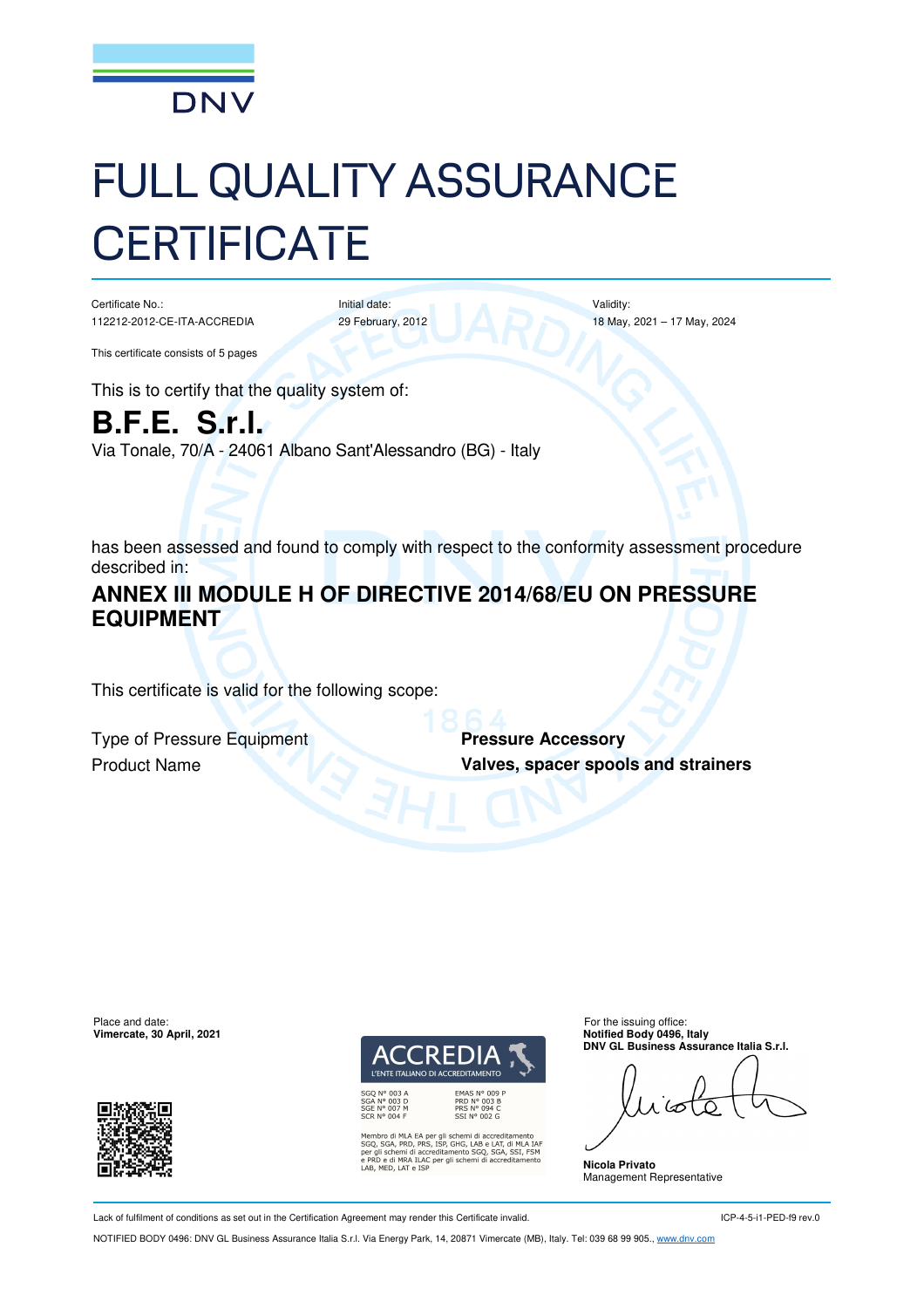

#### **Jurisdiction**

Application of Directive 2014/68/EU and Decreto Legislativo n. 26 of 15 February 2016.

#### **Certificate history:**

| <b>Revision</b><br><b>Description</b> |                                                                                                            | <b>Issue Date</b> |
|---------------------------------------|------------------------------------------------------------------------------------------------------------|-------------------|
| 00                                    | Original certificate                                                                                       | 29 February, 2012 |
| 01                                    | Renewal                                                                                                    | 22 June 2012      |
| 02                                    | Change of company name, 15 materials added to<br>particular material appraisal table                       | 20 February 2014  |
| 03                                    | Renewal                                                                                                    | 26 May 2015       |
| 04                                    | Reissued with reference to 2014/68/EU                                                                      | 23 October 2017   |
| 05                                    | Renewal of certificate and scope extension for ball<br>08 May, 2018<br>valves; up to 48"                   |                   |
| 06                                    | 12 August, 2019<br>Added N° 3 materials in Table 1; have been<br>subject to particular material appraisal. |                   |
| 07                                    | Renewal<br>30 April, 2021                                                                                  |                   |
|                                       | Products covered by this Certificate:                                                                      |                   |

# **Products covered by this Certificate:**

| <b>Product name</b>                       | <b>Product description</b>                                                                                                                               | Category  |
|-------------------------------------------|----------------------------------------------------------------------------------------------------------------------------------------------------------|-----------|
| Valves,<br>spacer spools<br>and strainers | Gate, globe and check valves and combination valves,<br>double block & bleed and strainers up to 48"<br>Ball valves up to 48"<br>Spacer spools up to 24" | Up to III |

# **Sites covered by this certificate**

| Site name            | <b>Site Address</b>                                                  | <b>Audited by</b>                                    | <b>Date</b>          | <b>Report ref</b>               |
|----------------------|----------------------------------------------------------------------|------------------------------------------------------|----------------------|---------------------------------|
| <b>B.F.E. S.r.I.</b> | Via Tonale, 70/A - 24061<br>Albano Sant'Alessandro<br>$(BG)$ - Italy | Massimo Rota Gelpi<br>Antonio Vianelli<br>(Milan/PA) | 07-08 April,<br>2021 | ML1575-20210407-<br>PED-RC-MRG. |

Lack of fulfilment of conditions as set out in the Certification Agreement may render this Certificate invalid.

ICP-4-5-i1-PED-f9 rev.0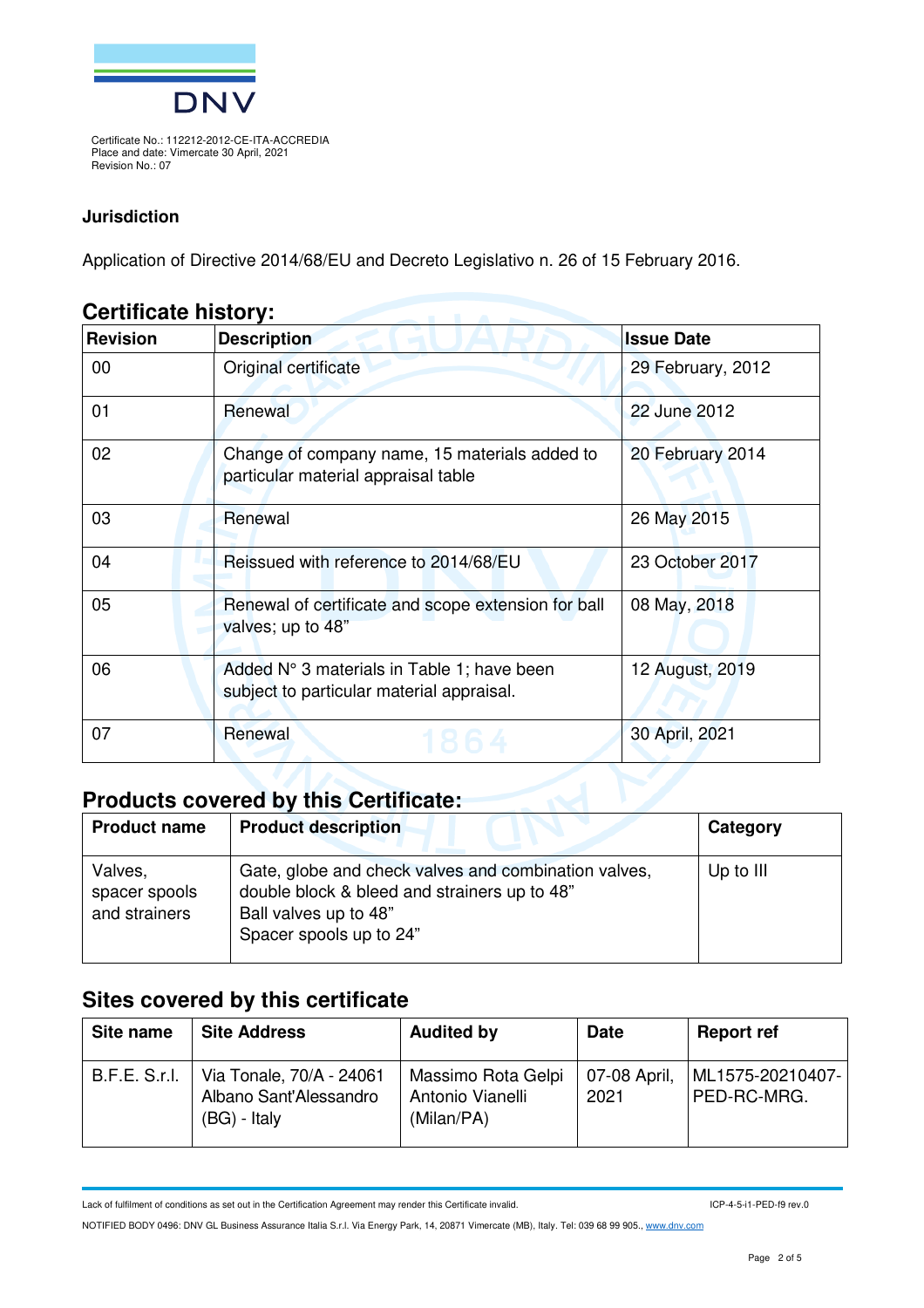

# **Particular material appraisal**

The materials listed in Table 1 have been subject to particular material appraisal.

## **Table 1**

| <b>Detail</b> | <b>Specification</b>   | Grade                                                                                                                                                                                                                      |
|---------------|------------------------|----------------------------------------------------------------------------------------------------------------------------------------------------------------------------------------------------------------------------|
|               | <b>ASTM A 105</b>      |                                                                                                                                                                                                                            |
|               | <b>ASTM A182</b>       | F1, F5, F5a, F9, F91, F11, F11 cl2, F21, F22 cl.3, F44, F51,<br>F304, F304L, F310MoLN, F304H, F316, F316L, F316H,<br>F317, F317L, F321, F321H, F347, F347H, F55, F53, F60<br>(S32205), F22mod.60K, F12 cl.2, F904L(N08904) |
|               | <b>ASTM A216</b>       | WCB (J03002)                                                                                                                                                                                                               |
|               | ASTM A350              | LF2, LF3                                                                                                                                                                                                                   |
|               | <b>ASTM A494</b>       | N-12MV(1), N-7M, CW-2M, CW-12MW(1), CW-6MC,<br>Cu5McuC(N08826)                                                                                                                                                             |
|               | <b>ASTM A694</b>       | F42(2)                                                                                                                                                                                                                     |
|               | <b>ASTM A757</b>       | D <sub>1</sub> Q <sub>1</sub> (3), D <sub>1</sub> Q <sub>2</sub> (3)                                                                                                                                                       |
| Body,         | <b>ASTM B148</b>       | UNS 95400(4)                                                                                                                                                                                                               |
| bonnet,       | <b>ASTM B366</b>       | <b>WP1925, WPHC4</b>                                                                                                                                                                                                       |
| nipples       | <b>ASTM B381</b>       | F <sub>2</sub>                                                                                                                                                                                                             |
|               | <b>ASTM B462</b>       | UNS N08020, N08028(modified)(5)                                                                                                                                                                                            |
|               | ASTM B564              | UNS N04400, N06600, N06625, N08800, N08810, N08811,<br>N08825                                                                                                                                                              |
|               | <b>ASTM A29/API6A</b>  | AISI 4130 (G41300)                                                                                                                                                                                                         |
|               | <b>DIN 17103</b>       | St E355(6)(1.0566)                                                                                                                                                                                                         |
|               | <b>DIN 17243</b>       | C22.8(6)(1.0460), 13CrMo44(6)(1.7335),<br>10CrMo9.10(6)(1.7380)                                                                                                                                                            |
|               | <b>DIN 17440</b>       | X6CrNiMoTi17.12.2(6), X6CrNiTi18.10(6),<br>X6CrNiMoNb17.12.2(6)                                                                                                                                                            |
|               | <b>DIN 17743</b>       | NiCu30Al(2.4375)(7)                                                                                                                                                                                                        |
|               | AD-W13 Vd TUV<br>007/3 | 12CrMo19.5(1.7362)                                                                                                                                                                                                         |

Lack of fulfilment of conditions as set out in the Certification Agreement may render this Certificate invalid.

ICP-4-5-i1-PED-f9 rev.0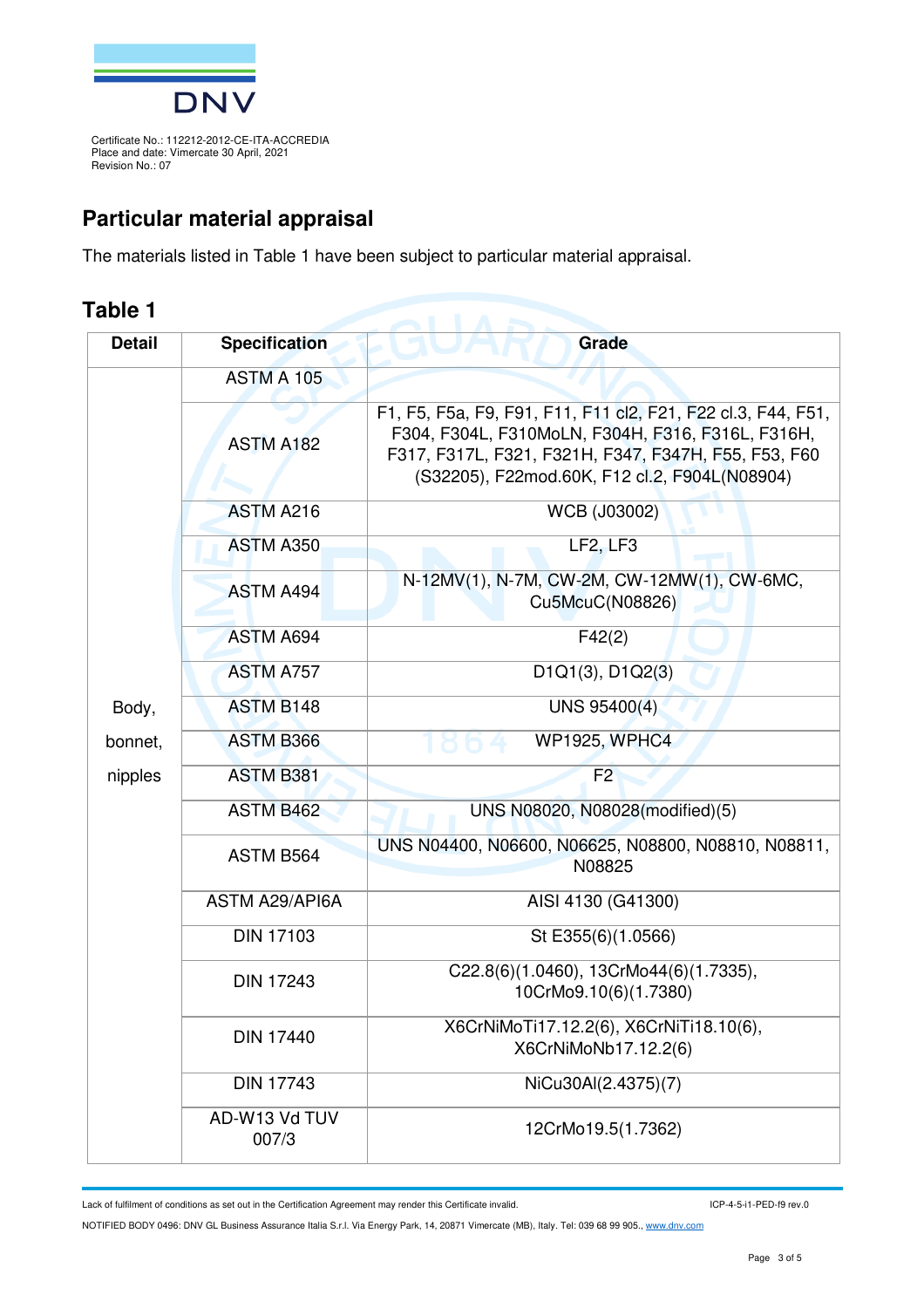

|         | <b>Vd TUV 511/3</b>       | X10CrMoVnb9-1(1.4903)                         |
|---------|---------------------------|-----------------------------------------------|
|         | ASTM A106                 | B                                             |
|         | ASTM A312                 | TP304-L, TP304-H, TP316L, TP347-H, TP321-H    |
|         | ASTM A333                 | $6\phantom{1}$                                |
|         | ASTM A335                 | P11, P22, P5, P9, P91                         |
|         | EN 10088.3                | 1.4435                                        |
|         | <b>ASTM A565M</b>         | 616 condition HT / UNS S42200                 |
|         | EN 10222-5                | 1.4301(X5CrNi18-10), 1.4462(X2CrNiMoN22-5-3), |
|         |                           | 1.4410(X2CrNiMoN25-7-4) (8)                   |
|         | EN 10222-2                | 1.5415(16Mo3), 1.7383(11CrMo9-10) (8)         |
|         | <b>WBL 377/3</b>          | 1.6368(15NiCuMoNb5-6-4)                       |
|         | WB 552/3                  | 1.4901(X10CrWMoVNb9-2)                        |
|         | <b>ASTM B148</b>          | C95800                                        |
|         | ASTM A217 / API 6A        | A217 WC9 (J21890)                             |
|         | ASTM A217 / API 6A        | A217 WC6 (J12072)                             |
|         | <b>ASTM A352 / API 6A</b> | A352 LCC (J02505)                             |
|         | <b>ASTM A352 / API 6A</b> | A352 LCB (J03003)                             |
| Body,   | ASTM A494 / API 6A        | A494 CY-40 (N06040)                           |
| bonnet, | ASTM A351 / API 6A        | CN7M                                          |
| nipples | <b>ASTM A351 / API 6A</b> | A351 CK-3MCuN (J93254)                        |
|         | <b>ASTM A351 / API 6A</b> | A351 CF-8M (J92900)                           |
|         | <b>ASTM A351 / API 6A</b> | A351 CF-8C (J92710)                           |
|         | <b>ASTM A351 / API 6A</b> | A351 CF8 (J92600)                             |
|         | <b>ASTM A351 / API 6A</b> | A351 CF-3M (J92800)                           |
|         | <b>ASTM A217 / API 6A</b> | A217 CA15 (J91150)                            |
|         | <b>ASTM A995 / API 6A</b> | A995 GR 6A (J93380)                           |
|         | <b>ASTM A995 / API 6A</b> | A995 GR 5A (J93404)                           |
|         | <b>ASTM A995 / API 6A</b> | A995 GR 4A (J92205)                           |

Lack of fulfilment of conditions as set out in the Certification Agreement may render this Certificate invalid.

ICP-4-5-i1-PED-f9 rev.0